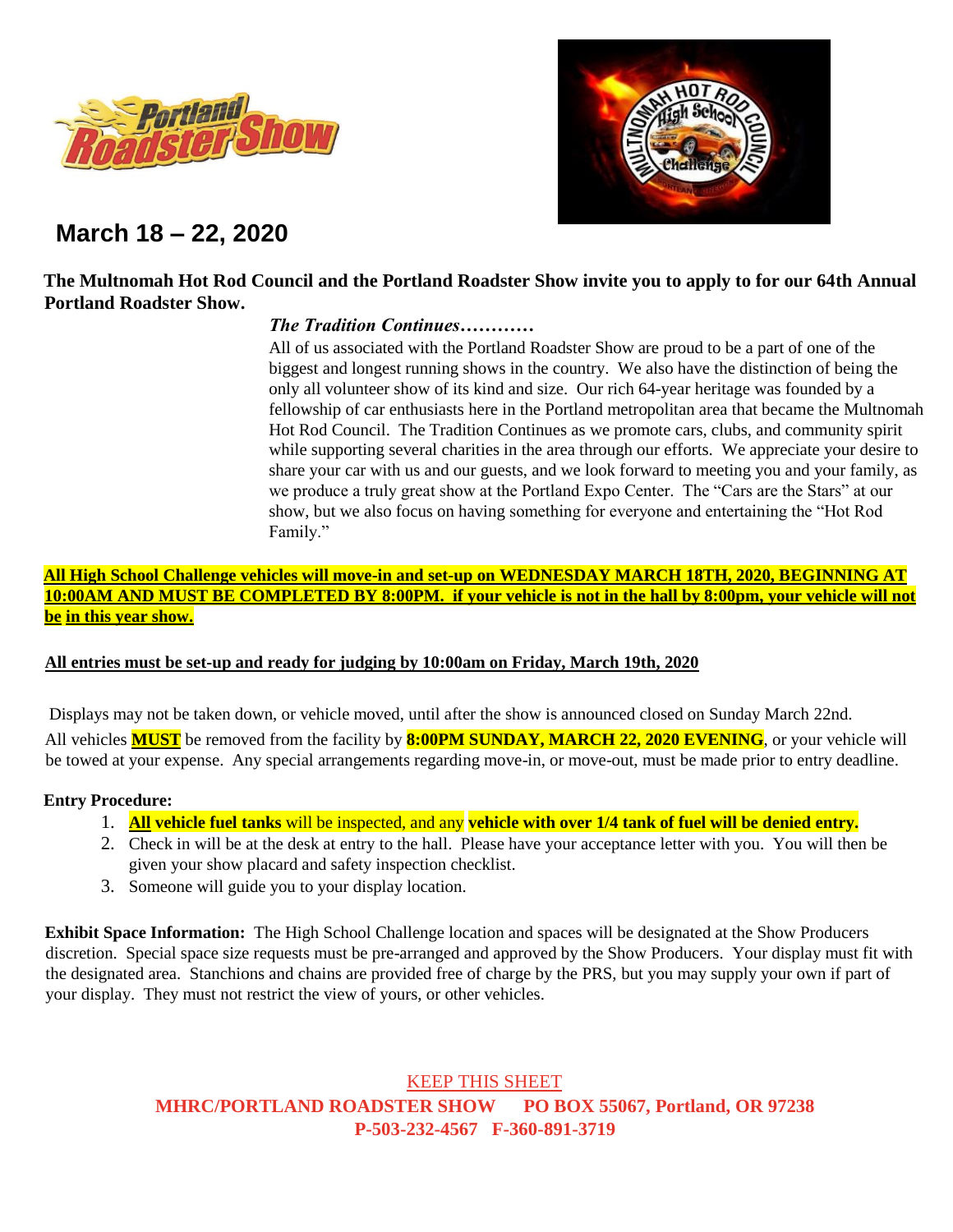**Vehicle Inspection: Once you are set-up, locate a Safety Inspector for completion of the Safety Inspection Checklist.** 

- 1. **Batteries must be disconnected, and cable ends taped.**
- 2. **Fuel level will be verified, ¼ OF A TANK OF FUEL OR LESS, and fuel caps must be taped.**
- 3. **Vehicle batteries, in or out of the vehicle, may not be used as a power supply for your display.**
- 4. **Any vehicle moved after being inspected, must be re-inspected. Failure to comply with the Safety Requirements or the Safety Inspection, will render your vehicle ineligible, and will be removed from the show.**
- 5. **If towing is required, it will be at the owner's expense, and there will be no refund of any entry or other fees paid.**

**Please Note: ALL entries, operable or not, including bare shells or rolling chassis, must be inspected and certified as safe. Vehicles not complying will be removed from the show by the order of the Portland Fire Bureau in accordance with the Uniform Fire Code.** 

**Your Exhibitor Package:** After set-up and inspection, return your **completed Safety Inspection Checklist** card to the **Check-In Desk** to receive your exhibitor package. One exhibitor package will be given to each show entry. Each exhibitor package will include two (2) Full Exhibitor **Student Passes**, as well as any promotional items provided by our sponsors. If you ordered parking passes or any additional materials, they will also be included in your package. **Immediately review the contents to ensure that you have all items that you requested.** Extra show passes will be available for \$12.00 at the show office until the show opens on Friday. Extra 3-Day Parking Passes are also available for \$30.00 each. **ALL Adults will have to pay to enter the show with their children**.

# **Portland Roadster Show High School Challenge Vehicle Selection Criteria:**

- 1. Vehicles will be invited to or may apply for acceptance to the Portland Roadster Show. The Show Producers will have the final say on all vehicles accepted to the show
- 2. Vehicles may be shown more than once during the exhibitor's years in high school, but if they win one of the top awards i.e. Les Schwab or the Roll Away Toolboxes, they are ineligible to win that award a second time.
- 3. Vehicles that have been significantly changed from the time of application, may be turned away during move-in, and not allowed to show.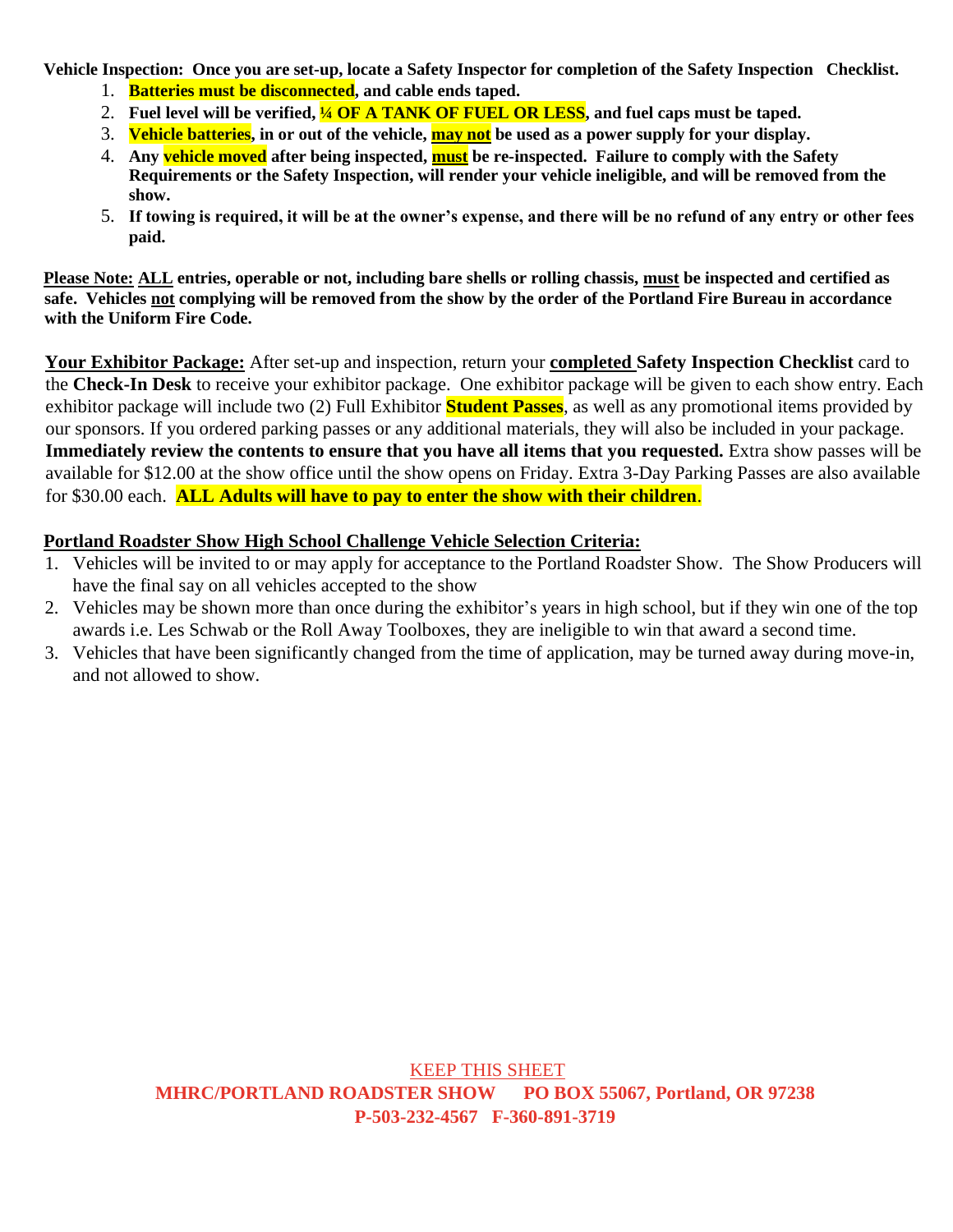# **2020 HIGH SCHOOL CHALLENGE APPLICATION**

PRINT CLEARLY: All vehicles must register using this form for EACH vehicle being submitted for consideration. **Applications sent via Email or Fax, still require a printed copy of the application to be mailed in.** You may attach photos with your emailed application. Your check for parking fees must be received within 5 days of your email/fax transmission. Entry Fee is FREE. You MUST pay for parking and trailer parking to park at the Expo Center. **For each Vehicle entered, mail two (2) printed copies of this form as outline on the Welcome Sheet and one (1) signed release form. Incomplete applications will be returned.** 

**Application does not guarantee that you will be selected. Entry Form Deadline March 1, 2020**

|                                                                                                         | School Name: New York and School Name: New York and School Name: New York and School Name: New York and School Name: New York and School Name: New York and School Name: New York and School Name: New York and School Name: N |
|---------------------------------------------------------------------------------------------------------|--------------------------------------------------------------------------------------------------------------------------------------------------------------------------------------------------------------------------------|
|                                                                                                         | VEHICLE INFORMATION: Vehicle License Number: ___________________________________                                                                                                                                               |
|                                                                                                         |                                                                                                                                                                                                                                |
|                                                                                                         |                                                                                                                                                                                                                                |
| Color: <u>Engine:</u> Engine: Has it been shown before: Yes or No                                       |                                                                                                                                                                                                                                |
|                                                                                                         | Will it be shown within 50 miles of the PRS in the 90 days prior to our show: Yes or No<br>Prior years it has shown in the PRS: ________ Any Body changes or Modifications: Yes or No                                          |
| Entry Fee per Application (Complete 1 application for each Entry w/pictures)                            |                                                                                                                                                                                                                                |
| ___ Judged Entry: Free                                                                                  | <b>High School Challenge Souvenir T-Shirt - Free</b><br>$S$ M L XL XXL                                                                                                                                                         |
| Trailer Parking Pass: \$15.00 ea.<br>3 Day Parking Pass: \$30.00 ea.                                    |                                                                                                                                                                                                                                |
| <b>Make Checks payable to the Portland Roadster Show</b><br>Mail to: PO Box 55067<br>Portland, OR 97238 | Total Amount Due: ___________                                                                                                                                                                                                  |
| PRS Use Only<br>Space $#$                                                                               | Vehicle #                                                                                                                                                                                                                      |